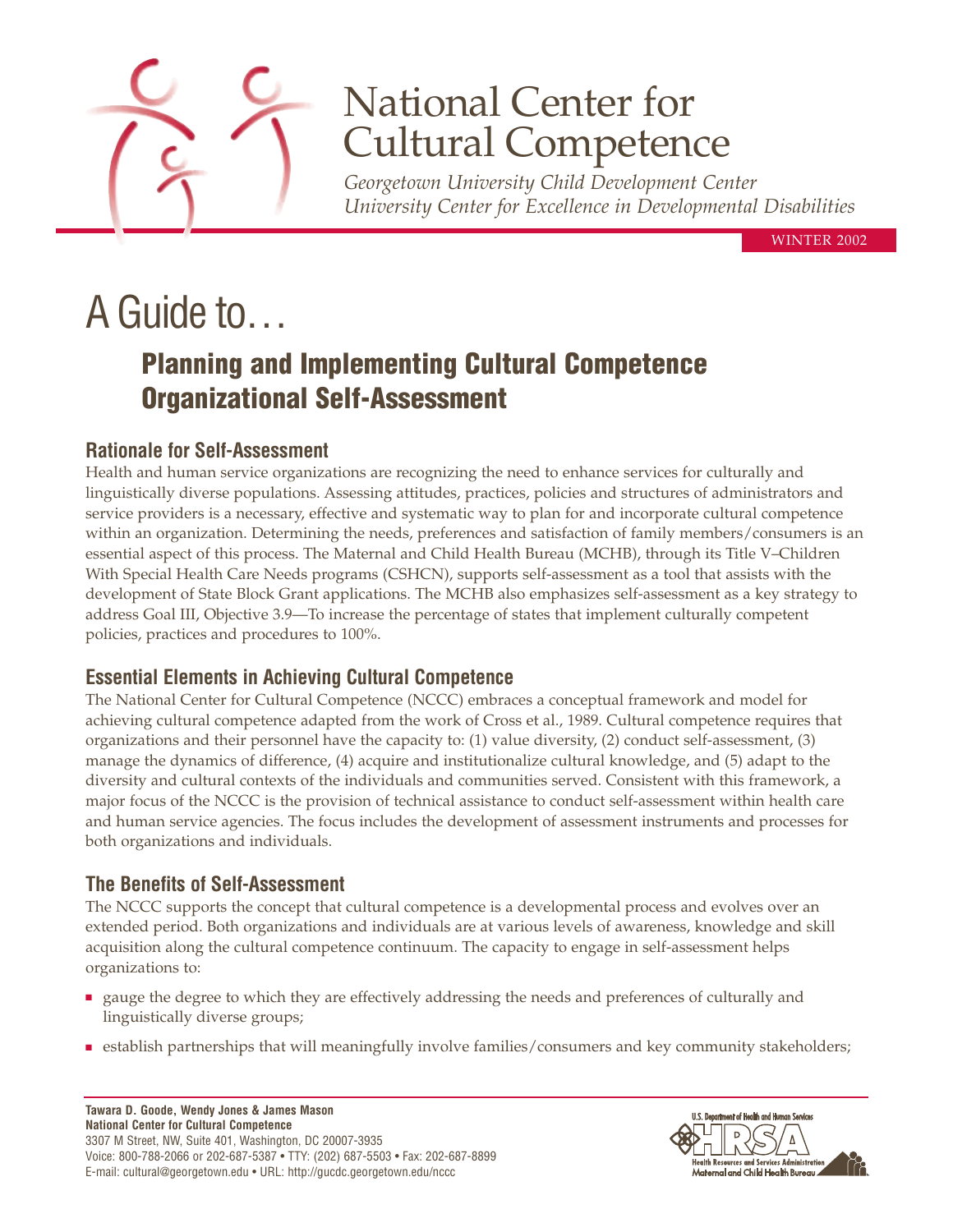- improve family/consumer access to and utilization of services and enabling supports;
- increase family/consumer satisfaction with services received;
- strategically plan for the systematic incorporation of culturally and linguistically competent policies, structures and practices;
- allocate personnel and fiscal resources to enhance the delivery of services and enabling supports that are culturally and linguistically competent; and
- determine individual and collective strengths and areas for growth.

There are numerous benefits to self-assessment. Such processes can lead to the development of a strategic organizational plan with clearly defined short-term and long-term goals, measurable objectives, identified fiscal and personnel resources, and enhanced consumer and community partnerships. Self-assessment can also provide a vehicle to measure outcomes for personnel, organizations, population groups and the community at large. The NCCC views self-assessment as an ongoing process, not a one-time occurrence. It offers organizations and their personnel the opportunity to assess individual and collective progress over time.

#### **The NCCC's Values and Guiding Principles of Self-Assessment**

The NCCC uses a set of values and principles to guide all of its self-assessment activities including the development of knowledge and products, dissemination, and the provision of technical assistance and consultation.

#### ■ Self-assessment is a strengths-based model.

The purpose of self-assessment is to identify and promote growth among individuals and within organizations that enhances their ability to deliver culturally and linguistically competent services and supports. Self-assessment emphasizes the identification of strengths, as well as areas of growth, at all levels of an organization. The process also allows organizations to identify and acknowledge the internal strengths and assets of personnel that in many instances are inadvertently overlooked.

#### A safe and non-judgmental environment is essential to the self-assessment process.

Self-assessment is most productive when conducted in an environment that: (1) offers participants a forum to give honest statements of their level of awareness, knowledge and skills related to cultural and linguistic competence; and (2) provides an opportunity for participants to share their individual perspectives in a candid manner; and (3) assures that information provided will be used to effect meaningful change within the organization. The NCCC embraces the concept that cultural competence is developmental and occurs along a continuum (Cross et. al.) It matters not where an individual or organization starts, as long as there is continued progression towards the positive end of the continuum.

#### ■ **A fundamental aspect of self-assessment assures the meaningful involvement of consumers, community stakeholders and key constituency groups.**

Principles of self-determination and cultural competence assure that consumers are integrally involved in processes to plan, deliver, and evaluate services they receive. These principles extend beyond the individual to the community as a whole. Self-assessment must solicit and value the experiences and perspectives of consumers and families who receive services. Similarly, opinions should be sought from key stakeholders and constituency groups within the broad integrated service delivery system. An inclusive self-assessment process can forge alliances and partnerships that have long-lasting benefit for the organization and the larger community.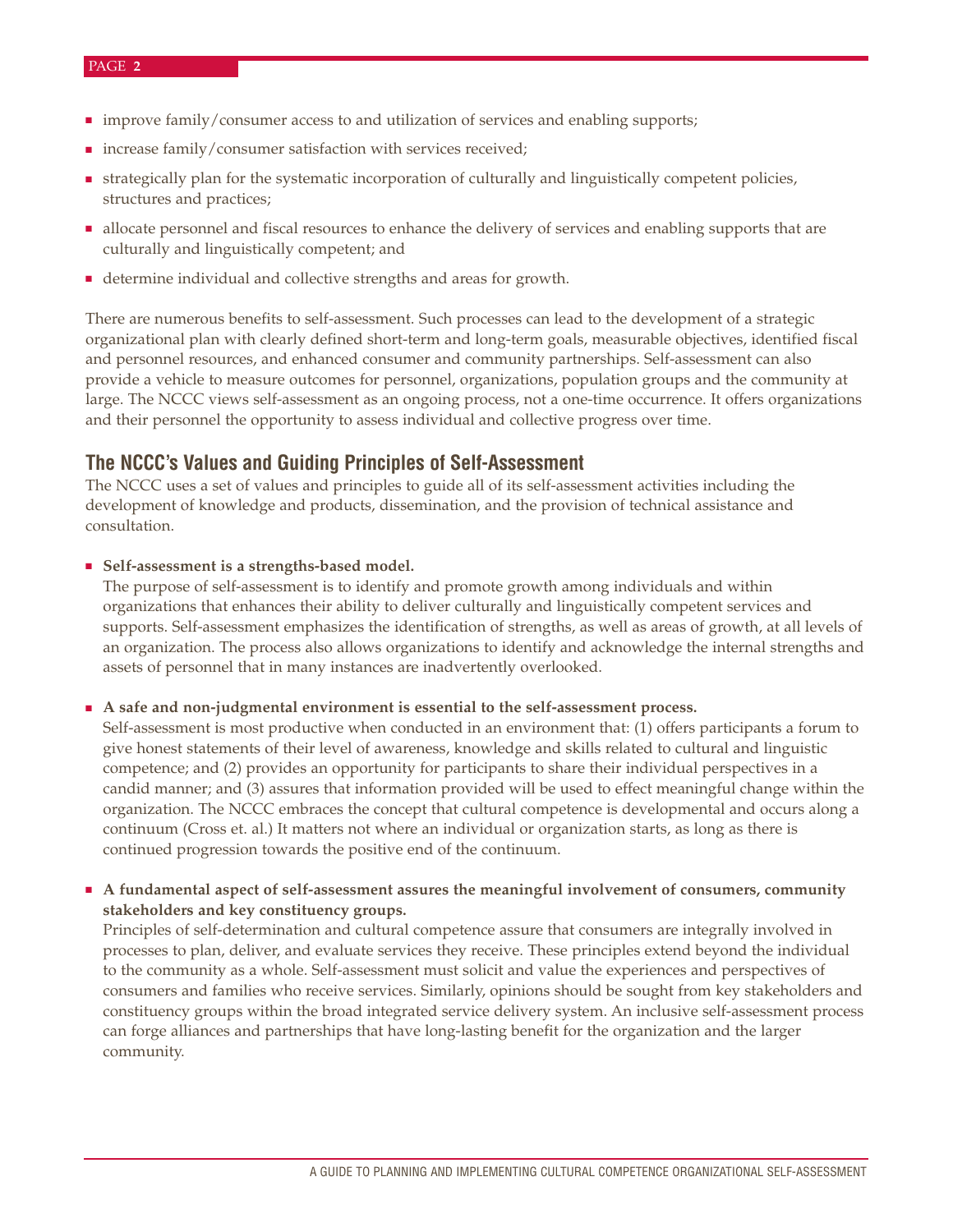#### ■ **The results of self-assessment are used to enhance and build capacity.**

The intent of the self-assessment process is neither to render a score or rating nor to label an individual or an organization. Rather, it is intended to provide a snapshot as to where an individual or organization is at a particular point in time. Results should be used to strategically plan long- and short-term objectives to enhance the organization's capacity to deliver culturally and linguistically competent services at all levels within the organization, including: policy makers, administrators, providers, subcontractors and consumers at both the state and local level. The NCCC's experiences with self-assessment have demonstrated that comparisons between professionals and among organizations are of little benefit. Greater benefit is derived from individual and organizational self-comparison over extended periods of time to ascertain the extent to which growth has occurred.

#### ■ **Diverse dissemination strategies are essential to the self-assessment process.**

Self-assessment results should be shared with participants and key stakeholders in a manner that meets their unique needs. The NCCC has employed an array of dissemination strategies that are tailored to the specific interests of the participating organization. This involves identification of the audiences and the presentation of the data in formats that are most useful and accessible. Additionally, this recognizes that the need for information will vary for policy makers, administrators, service providers, consumers and other stakeholders. Examples include but are not limited to:

- comprehensive reports and executive summaries
- Power Point presentations
- conference calls
- on-site program and workgroup consultations
- "Town Hall" style meetings, and
- strategic planning sessions.

The NCCC has provided linguistic and sign language interpretation services and translation of materials that respond to the needs of varied constituency groups. These strategies demonstrate an understanding of and respect for the diverse communication and learning styles among individuals and groups.

#### **Useful Steps for Planning and Implementing Self-Assessment**

The process of self-assessment is as important as the outcome. The NCCC has found the following steps to be very beneficial to the self-assessment processes it has conducted with seven State Title V MCH/CSHCN programs.

**Cultivating Leadership.** It is incumbent upon leadership to establish a rationale for and to promote selfassessment as an organizational goal and priority. Cultivating leadership, in this instance, would encompass identifying members from all strata of an organization to fulfill leadership roles in the selfassessment process. "Effective leadership usually involves relinquishing or sharing power...at many levels" (Mahan, 1997). An emphasis should be placed on encouraging personnel to assume leadership roles at all levels of the organization. Shared power is an integral principle of leadership development (Kouzes & Posner, 1990; Covey, 1996; Melaville & Blank, 1991; Lipman-Blumen, 1996).

**Getting "Buy-In".** Establish a shared vision that conveys the importance of the self-assessment process to the overall organization, its personnel, the families/consumers and communities served. "Sharing a view of the future represents the most important context for effecting change" (Roberts & Magrab, 1999). When individuals are involved in the generation and use of knowledge... this enables different groups of people to act collectively based on informed decisions (Selener, 1990). A major benefit is the formation of a coalition of stakeholders, who are informed and prepared to affect and sustain change to improve the delivery of services and enabling supports.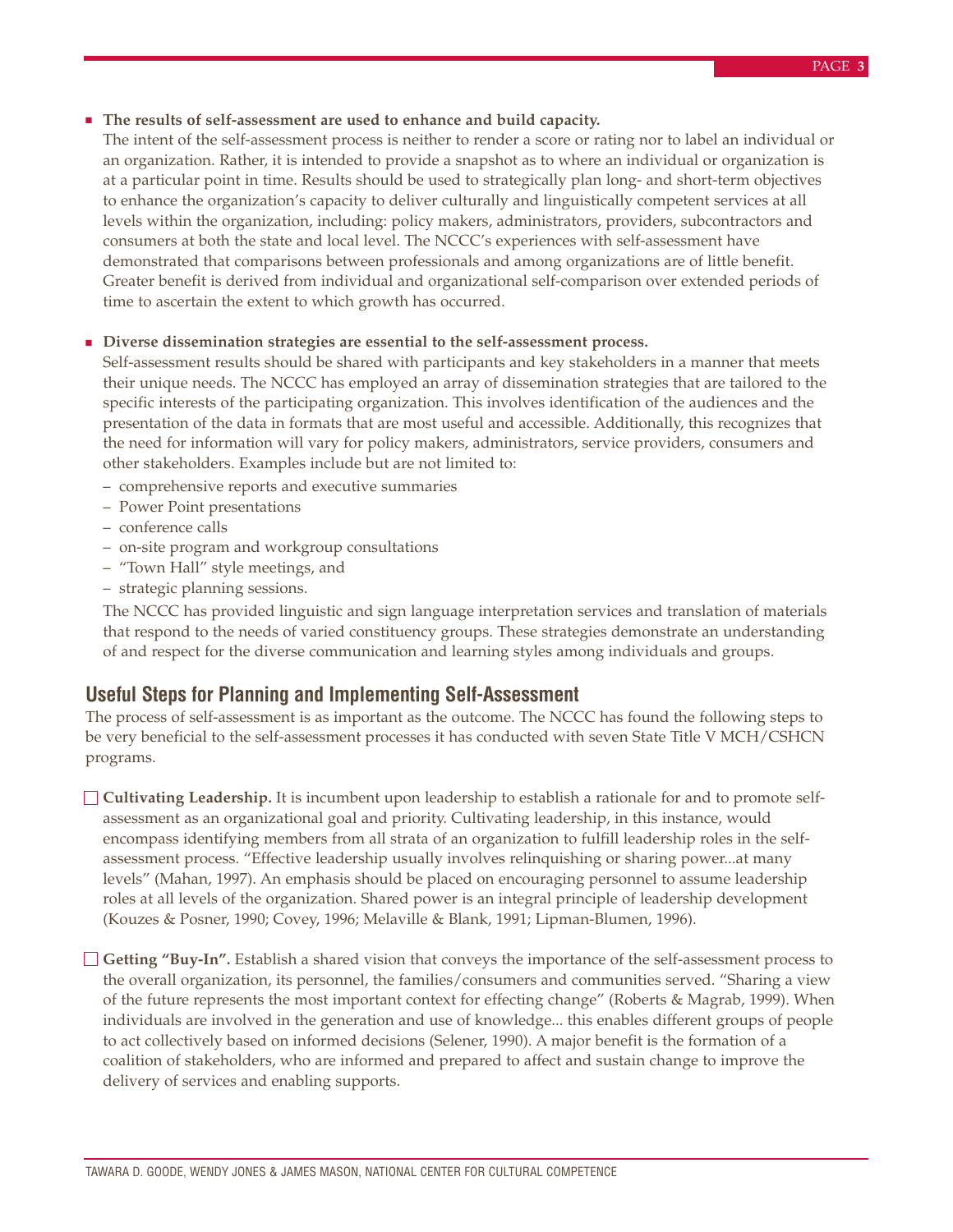#### PAGE **4**

**Assuring Community Collaborations & Partnerships.** A major principle of cultural competence involves working in conjunction with natural, informal, support and helping networks within diverse communities (Cross et al., 1989). From the inception of the self-assessment process, include community partners and key stakeholders in meaningful ways. Some examples are developing a shared vision, identifying leadership roles and responsibilities, distributing tasks equitably based on capacity, and allocating resources. It is important to recognize that individuals and groups will choose different levels of involvement and ways to participate. This may vary from serving on task forces or workgroups, participation in focus groups, making in-kind or other fiscal contributions, sub-contracting for specific services to providing meeting facilities and other accommodations. It is essential to demonstrate that the contributions of each community partner are valued and respected.

**Structuring Support for the Process.** Convene a committee, work group or task force that will assume responsibility for the self-assessment process. The group should have representation from policy making, administration, service delivery, consumers and other community stakeholders. It should also reflect the diversity of the organization and the community at large. This group is the primary entity for planning and implementing the self-assessment process, and should have ready access to decision makers or have the ability to make decisions.

**Allocating Personnel and Fiscal Resources.** Conducting a self-assessment process is resource intensive. It requires a dedicated budget and level of effort for organizational personnel. This may also extend to community partners and key stakeholders involved in the process. Budgetary considerations may include subcontracts for the self-assessment process such as consultants/facilitators, meeting or conference facilities, and interpretation and translation services. There may be other associated costs for: stipends/honoraria for consumer participation and family supports; local/domestic travel reimbursement; and printing, mailing and other dissemination activities. Consideration should be given to the necessary level of effort for personnel who have responsibility for this process. This will entail delineating responsibilities and determining the duration and intensity of time required for personnel. It may require deferment or reassignment of current workload/duties. The self-assessment process depends on a well-crafted allocation of personnel and fiscal resources.

**Managing Logistics.** The ability to effectively coordinate numerous logistical tasks is vital to the selfassessment process. The task force or workgroup needs to insure sufficient time to plan and prepare, timely dissemination of information to all involved and the development of a calendar and schedule of activities (e.g. sites and times for regular meetings, teleconferences, focus groups, administering the self-assessment instrument, data collection and analysis and dissemination of results).

**Analyzing and Disseminating Data.** The active involvement of individuals, groups and communities is a highly valued and integral aspect of the self-assessment process. Task force and workgroup members need to plan their involvement in data collection (Census and program needs assessment data blended with the data from the self-assessment), analysis, interpretation, presentation and dissemination. This approach is commensurate with culturally competent and participatory action designs in research and evaluation (Brandt, 1999; Caldwell, et al, 1999; Goode & Harrison, 2000).

**Taking the Next Steps.** The self-assessment process can yield a wealth of information about organizational strengths and areas for growth. Careful consideration should be given to:

- establishing organizational priorities;
- developing a strategic plan with goals and objectives to sustain strengths and address growth areas;
- allocating necessary resources to accomplish strategic plan goals;
- sustaining and maintaining partnerships with community stakeholders; and
- incorporating self-assessment results into the state block grant planning and development process.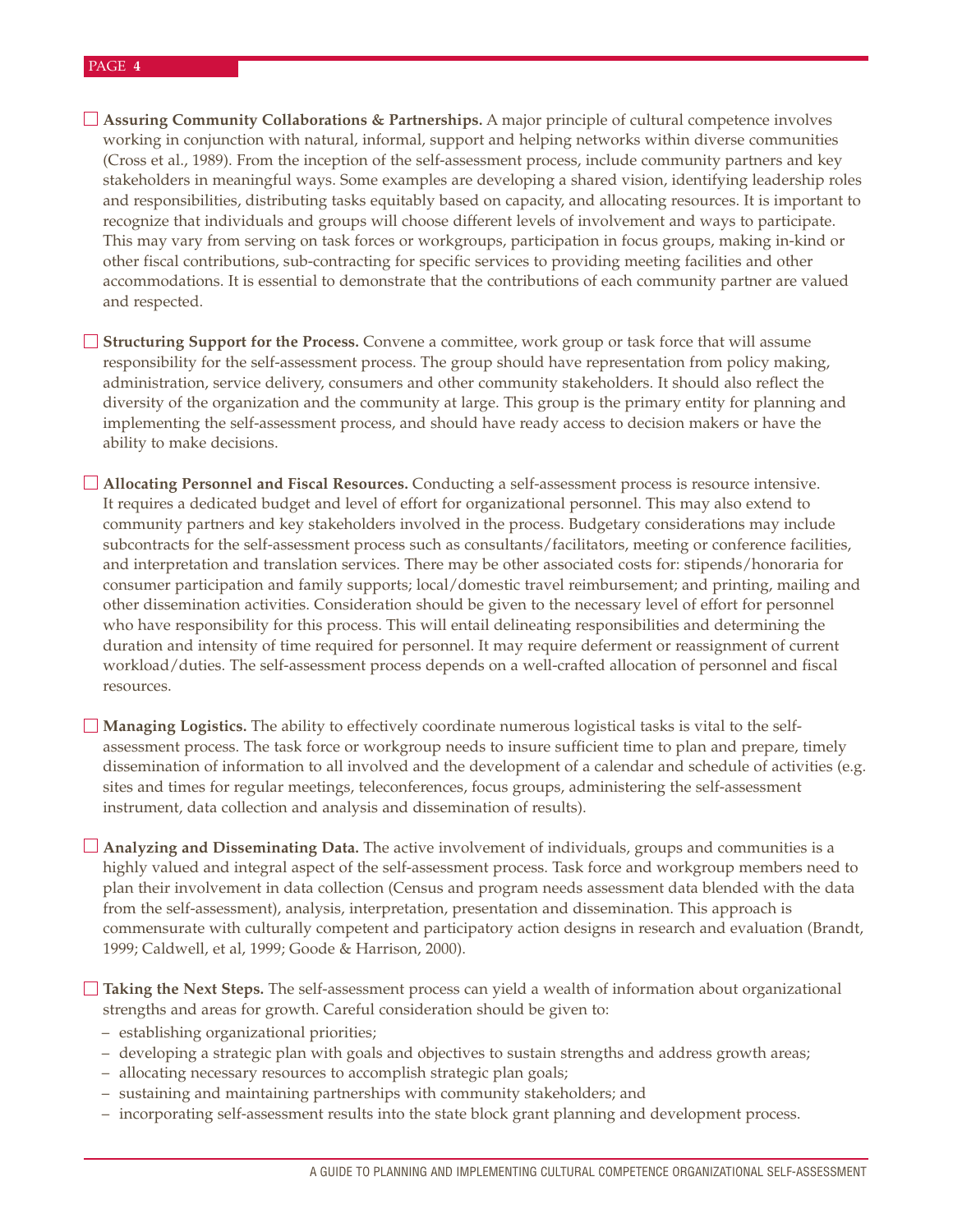The self-assessment process may lead to changes in: organizational mission, policies, structures and procedures; staffing patterns; position descriptions and personnel performance measures; delivery of service and supports; outreach and dissemination approaches; composition of advisory boards and committees; professional development and inservice training activities; and management and information systems (MIS) and telecommunication systems. Achieving cultural competence is a long-term commitment. Remember that it is accomplished one step at a time.

#### **References**

Brant, J. et al., *Oncology nursing society multicultural outcomes: Guidelines for cultural competence* (USA: The Oncology Press, 1999.)

Caldwell, C., Jackson, K., Tucker, B., and Bowman, P. (In press). "Culturally Competent Research Methods in African American Communities: An Update." *Advances in African American Psychology: Theory, Paradigm Methodology, and Reviews,* ed. R.L. Jones. Hampton, VA: Cobb and Henry Publishers.

Covey, S. (1996). Three roles of the leader in the new paradigm. *The leader of the future: New visions, strategies and practices for the new era.* In Hesselbein, F., Goldsmith, M., & Beckhard, R. (Ed.) San Francisco: Jossey-Bass.

Cross, T., Bazron, B., Dennis, K., and Isaacs, M. (1989). *Towards a culturally competent system of care volume I.* Washington, D.C.: Georgetown University Child Development Center, CASSP Technical Assistance Center.

Goode, T. & Harrison, S. (2000). *Policy brief 3:Cultural competence in primary health care: Partnerships for a research agenda.* Washington, D.C.: Georgetown University Child Development Center.

Kouzes, J. M. & Posner, B.Z. (1990). *The leadership challenge*. San Francisco: Jossey-Bass.

Lipman-Blumen, J. (1996). The Connecting edge: Leading in an independent world. San Francisco: Jossey-Bass.

Magrab, P.R. (1999). The meaning of community. In Roberts, R. N. & Magrab, P.R. (Eds.), (pp. 3-29). *Where children live: Solutions for serving children and their families.* Stamford, CT: Ablex Publishing.

Mahan, C. (1997). Surrendering control to the locals. *Journal of Public Health Management and Practice,* Vol. 3(1).

Mason, J. (1996). *Cultural competence self-assessment questionnaire.* Portland, Oregon: JLM & Associates.

Melaville, A. & Blank, M. (1991). *What it takes: Structuring interagency partnerships to connect children and families with comprehensive services.* Washington, D.C.: Education and Human Services Consortium.

Selener, D. (1990). "Participatory Evaluation. People's knowledge as a source of power." *Networking Bulletin.*